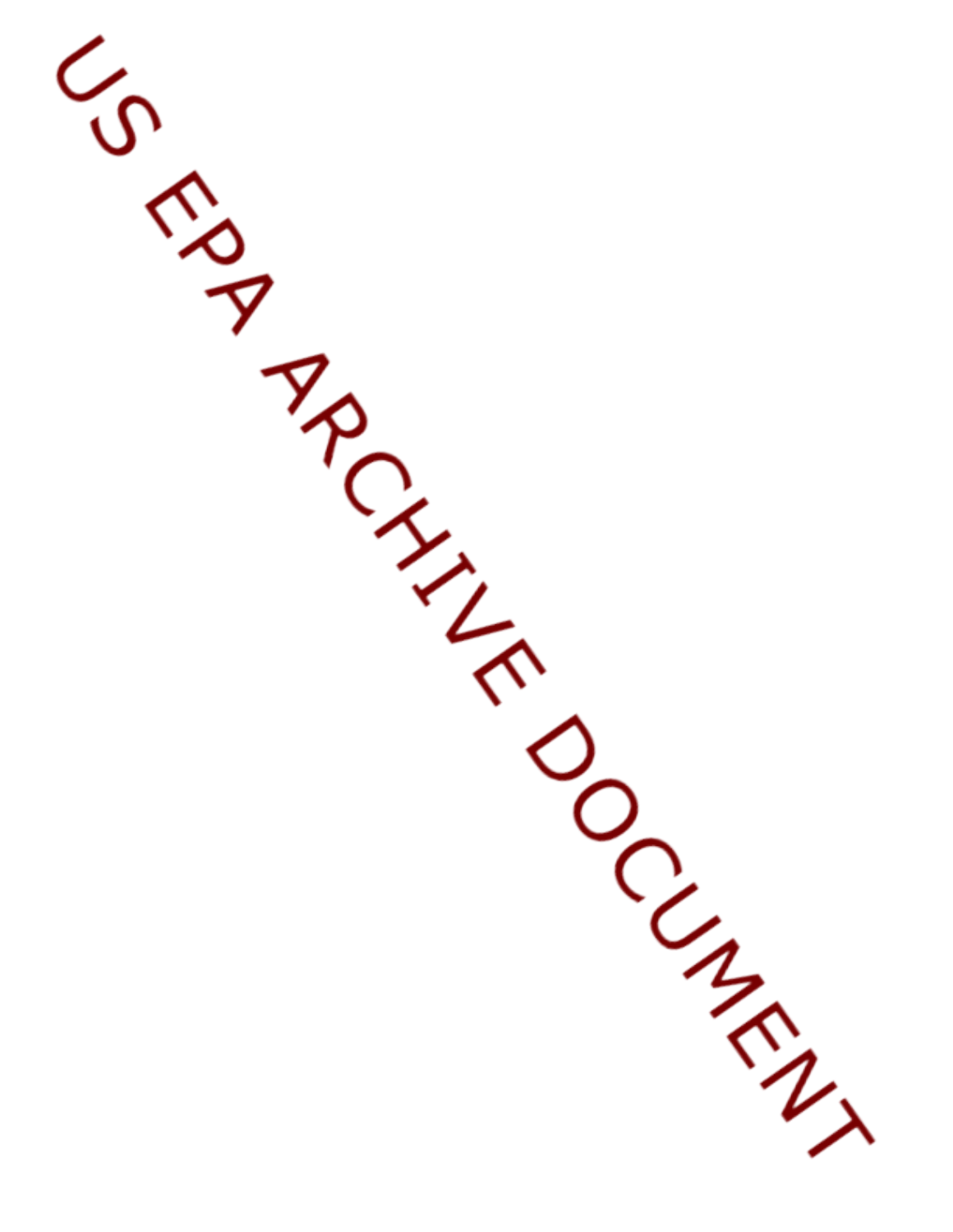# **Format and Content for Section 319 Success Stories**

**June 21, 2007**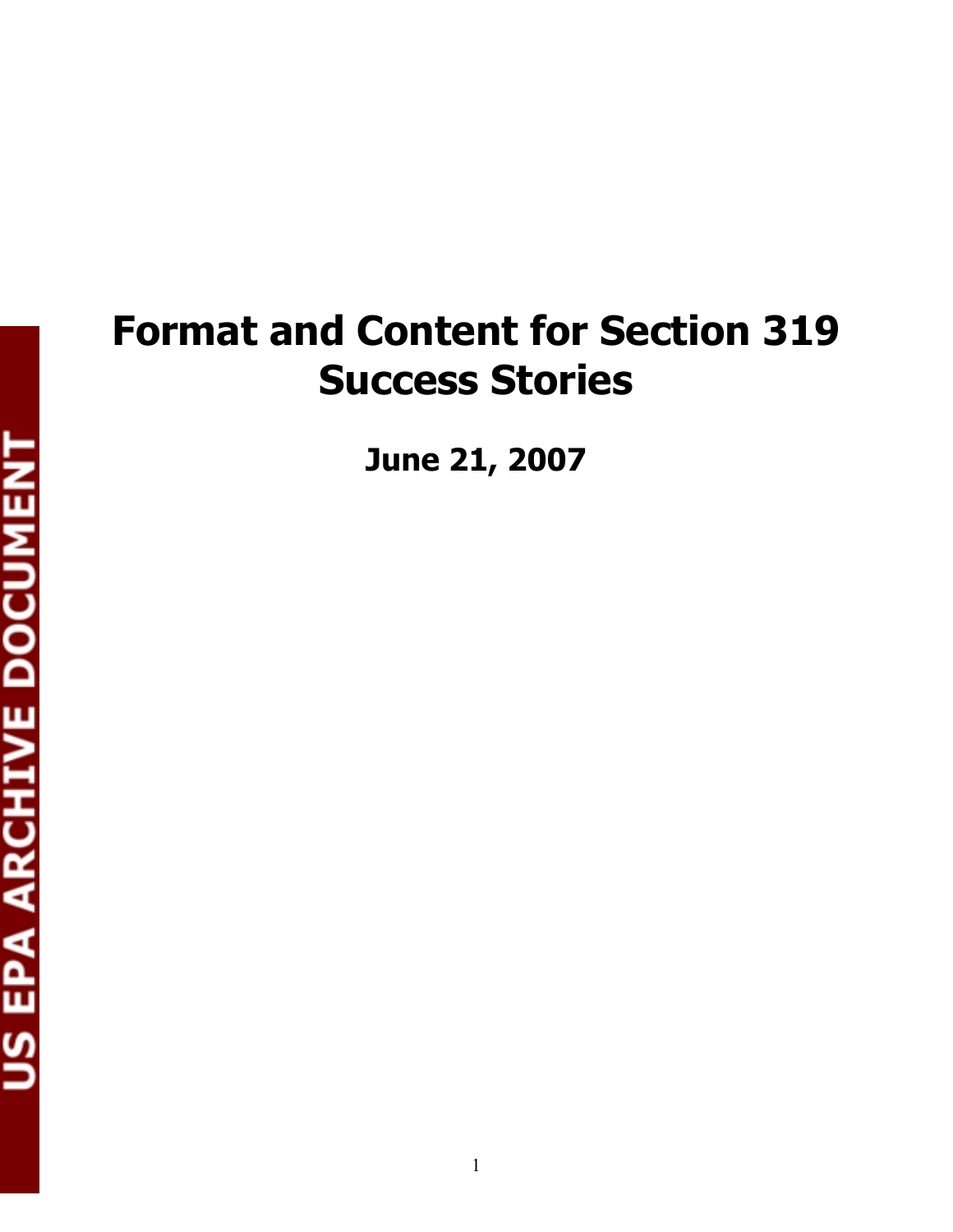# **Outline of NPS Success Story with Examples**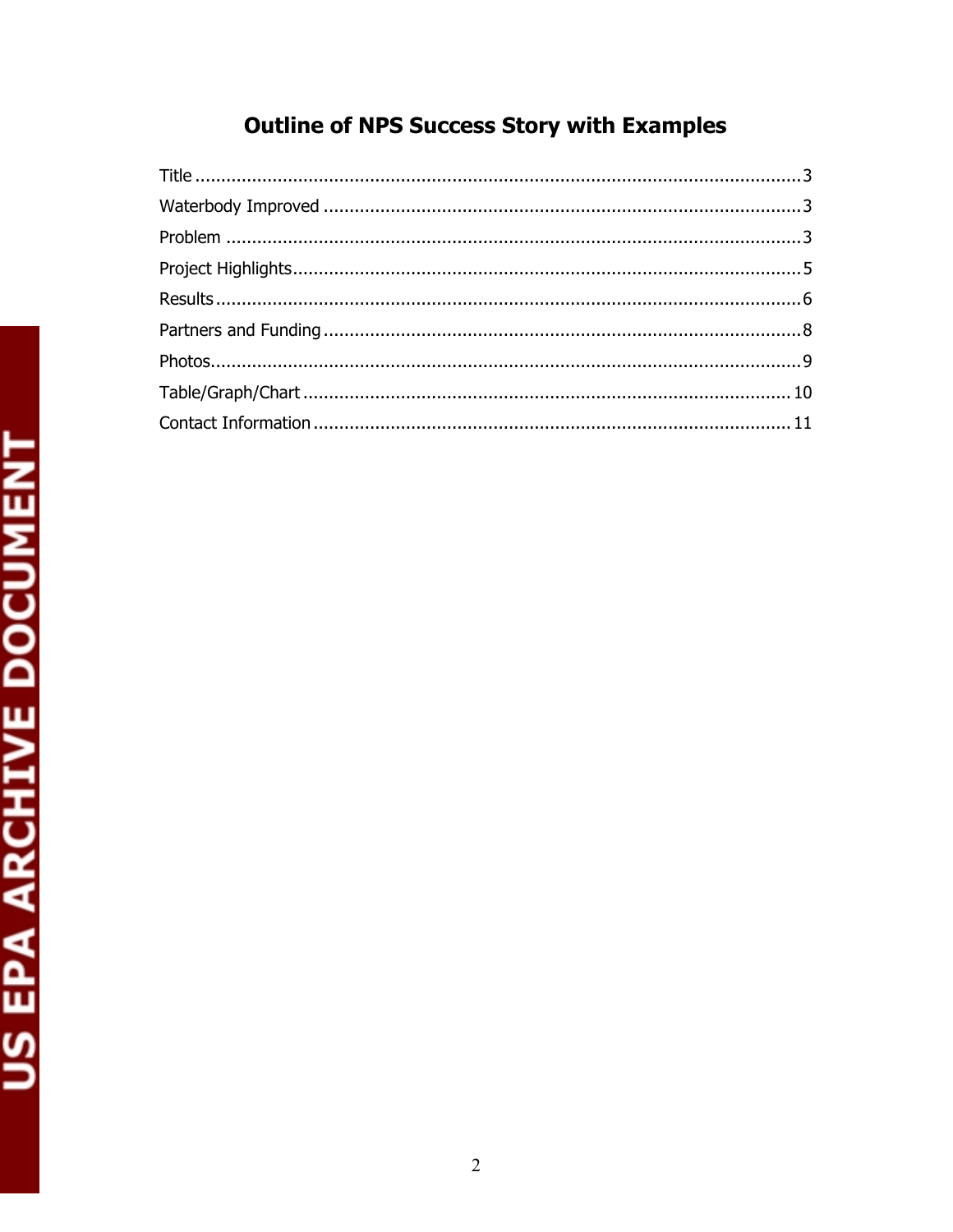<span id="page-3-0"></span>*Each story should run 1-2 pages in length, addressing all of the information identified in each category below to the extent possible (aim for a maximum of 950 words). The story should provide a clear, succinct summary in plain language so that the general public*  will be able to understand. Use a non-technical, plain language description or definition *(or photo) that demonstrates the meaning. Please note that all examples below are excerpted from published Success Stories.* 

#### **I. TITLE**

(1) Create a brief title that uses a verb.

#### *Example:*

Stream Restoration Efforts Reduce Impacts of Acid Mine Drainage

#### **II. WATERBODY IMPROVED** *(one paragraph)*

- (1) What was the water quality problem?
- (2) What was done to address the problem?
- (3) Did the waterbody improve or was it removed from the state's 303(d) list?

#### *Example:*

The North Fork of the South Branch of the Potomac River is a scenic trout stream in the headwaters of the Potomac River in northeastern West Virginia. Water in the North Fork had high levels of fecal coliform bacteria, primarily from agricultural runoff from beef and poultry farms. Over 85 percent of farmers in the watershed worked together to construct animal waste storage facilities, establish riparian buffers, and implement a range of other best management practices (BMPs) at the farms. As a result, the stream now meets its designated use and is no longer impaired by fecal coliform bacteria.

#### **III. PROBLEM** *(generally two paragraphs)*

- (1) Specify the location of the waterbody, and, if relevant, geographic connection with other streams/rivers.
- (2) (a) What year was the waterbody put on the 303(d) list? (b) What beneficial use was not met? (c) Which parameter was the cause of the listing, if known? (d) If not identified in the listing, what pollutant(s) is believed to have been responsible for the impairment?
- (3) What specific segment (and/or length) of the waterbody was listed?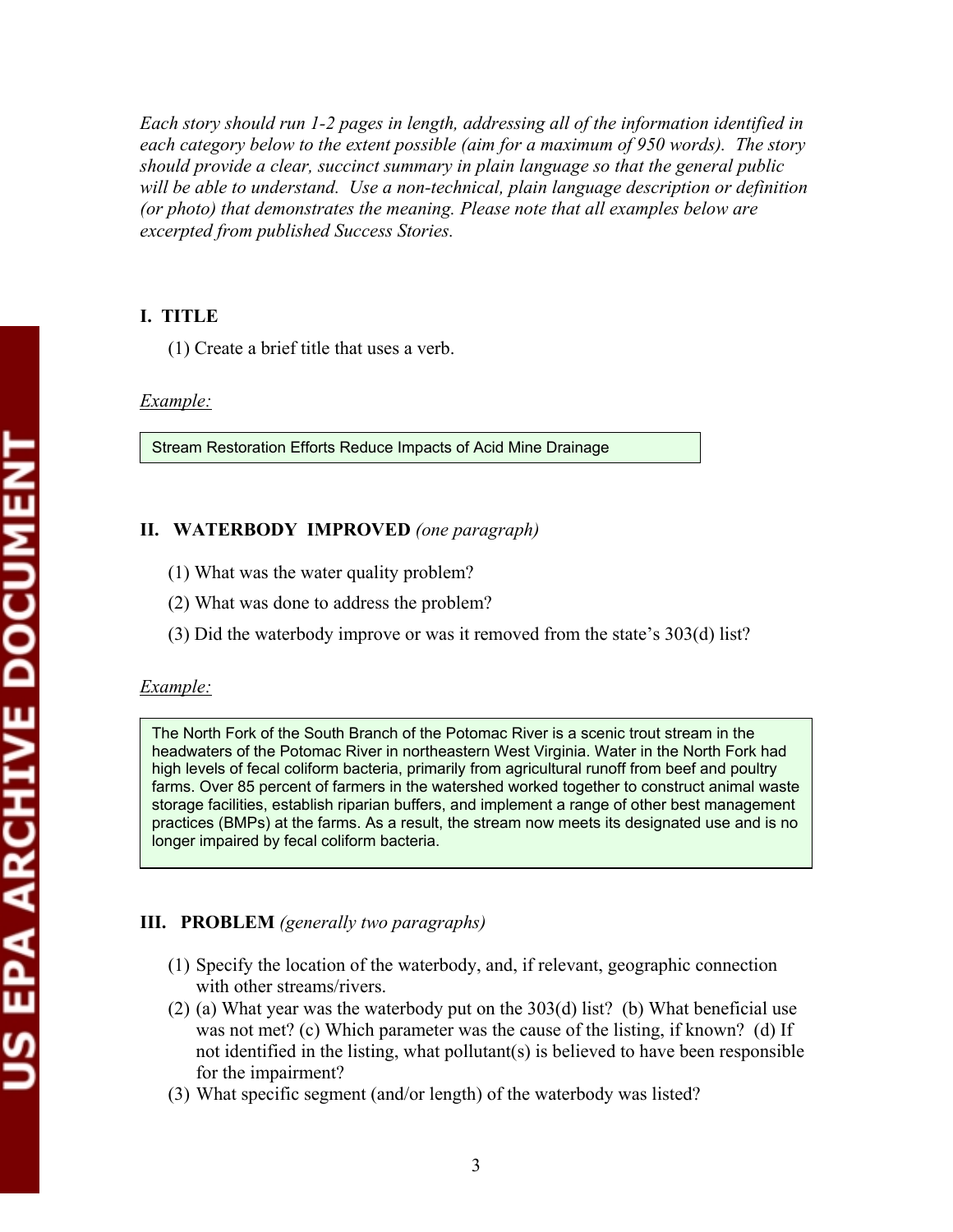- (4) Describe the source(s) of the problem and specify category and subcategory (e.g., agriculture, cattle with access to streams).
- (5) If desired, list any major study that may have documented the problem. If data is available, include monitoring results that showed the water quality problem.
- (6) Was a TMDL done? If so, please provide information (e.g., the waterbody was listed for [*insert parameter here*], and the TMDL said it was necessary to meet a target of [*insert concentration or loading*] to achieve water quality standards).
- (7) What is the water quality goal or water quality standard that needed to be achieved to address the problem (e.g. rolling 7 day maximum average of 64°F)?

#### *Example 1:*

Cobbossee Lake (short for Cobbosseecontee), a large 5238-acre lake in central Maine, is valued by people for fishing, swimming, boating, and wildlife. One of Maine's premier bass fishing lakes, Cobbossee Lake is also a secondary source of drinking water for Maine's capital—Augusta.

In the 1960s water quality in Cobbossee Lake began to deteriorate. Elevated nutrient (i.e., phosphorus) levels spurred the growth of noxious blue-green algae, which reduced water clarity, formed green surface scums, and depleted oxygen in the bottom waters of the lake. The excess phosphorus in Cobbossee Lake's watershed was caused by soil erosion and runoff from agricultural, residential, and commercial lands, and the gradual conversion of forested land into developed land. The other significant source of phosphorus came from Annabessacook Lake, immediately upstream of Cobbossee. At one time, Annabessacook received sewage discharges from the town of Winthrop, and this nutrient-rich sewage caused algae blooms. Although sewage discharges to Annabessacook Lake were eliminated by 1977, the phosphorus in the lake's sediments continued to recycle and flow into Cobbossee Lake.

The Total Maximum Daily Load (TMDL) assessment developed for Cobbossee Lake in 1995 estimated that two-thirds of the external phosphorus load came from the lake's direct 32 square-mile watershed, and one-third came from the indirect upstream watershed. Agriculture accounted for about 60 percent of the phosphorus and developed lands accounted for about 40 percent of the phosphorus load. The TMDL showed that in-lake phosphorus needed to be reduced to 15 parts per billion (ppb), or 5,904 kg P/yr, for Cobbossee to attain Maine's water quality criterion for water clarity (more than 2 meters of Secchi Disc Transparency).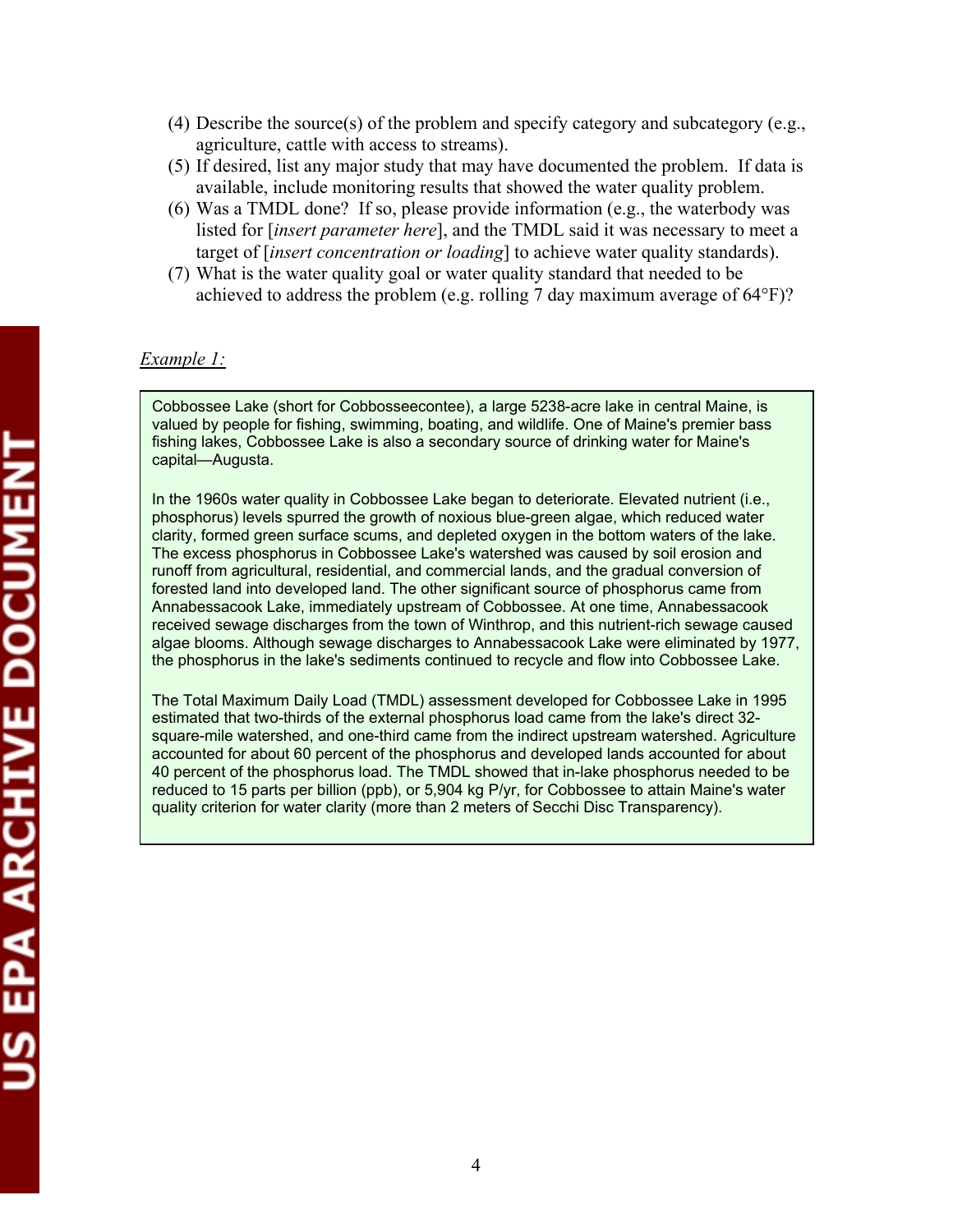# <span id="page-5-0"></span>*Example 2:*

Furlong Creek flows through Mackinac County in Michigan's Upper Peninsula. Surveys conducted in 1989 found diverse fish and macroinvertebrate communities in the creek. By 1999, however, cattle grazing on private property had unrestricted access to the creek. The animals walked in the creek and trampled riparian vegetation, causing excessive instream habitat disturbance and sedimentation.

Subsequent creek monitoring revealed low fish and macroinvertebrate diversity. Pollutionsensitive insect families (e.g., caddisflies, stoneflies, and mayflies) and fish species (e.g., rainbow trout) were absent or very rare. These aquatic life support impairments led Michigan to place a 4-mile segment of Furlong Creek on its 303(d) list in 1996.

# **IV. PROJECT HIGHLIGHTS** *(generally two paragraphs)*

(1) What major BMPs /activities addressed causes of pollution and demonstrated instream improvements?

- (2) Who were major partners in the effort?
- (3) During what timeframe did the activities occur?
- (4) Was there a larger context of a watershed / comprehensive plan?
- (5) Are there ongoing plans to continue improvement?

#### *Example 1:*

In August 2001 EPA approved a TMDL for siltation that called for a 50 percent reduction in sediment delivery to the lake. To accomplish this goal, the Decatur County Conservation Board and the Decatur Soil and Water Conservation District proposed the construction of two large basins to slow sediment delivery originating from gully erosion. The Iowa Department of Natural Resources' (IDNR) Nonpoint Source Pollution Program provided further suggestions to address the problem using a watershed approach. As a result, the plan was expanded to include seven smaller sediment basins throughout the watershed. To further stabilize the shoreline of Slip Bluff Lake, the Iowa Department of Transportation and the Iowa Department of Agriculture and Land Stewardship, Division of Soil Conservation (IDALS-DSC), provided funds to riprap portions of the shoreline.

To ensure the continued success of this project, the Decatur County Conservation Board maintained the project by planting additional seedings in exposed soil on the constructed sediment basins.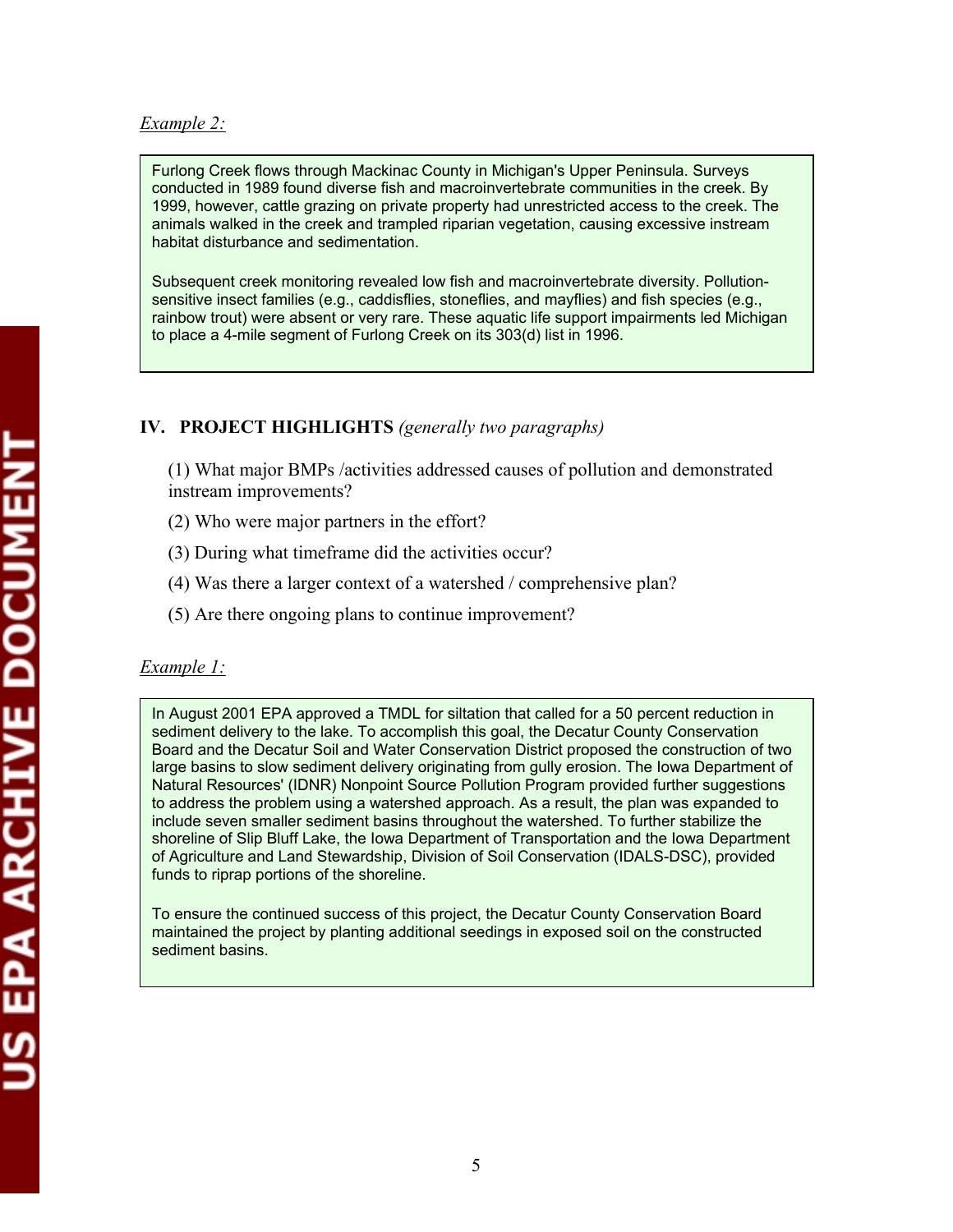# <span id="page-6-0"></span>*Example 2:*

An educational effort on reducing fertilizer and chemical usage targeted landowners and highlighted the benefits of potential cost savings. One-on-one meetings and public sessions were held to teach peanut and alfalfa growers integrated pest management techniques including proper weed and insect scouting, determining pest thresholds, interpreting soil test reports and proper fungicide use. Demonstration BMPs illustrated techniques to manage vegetation; exclude cattle from riparian zones; and reduce nutrient, pesticide, and sediment loading. BMPs implemented from 1995 to 2002 included reduced tillage planting in peanut fields, riparian fencing, alternative livestock water source construction, grade stabilization structures, diversion terraces, deferred grazing, rotational grazing, and revegetation in riparian zones.

# **V. RESULTS**

(1) What water quality goals were achieved?

(2) Was the waterbody delisted? If so, which year was it delisted, or when does the state expect to delist the waterbody?

**Note:** *EPA may count this waterbody as being "partially or fully restored" for Strategic Plan purposes (Category 1 story) even if the waterbody has not officially been removed from the 303(d) list, as long as the story demonstrates that actual restoration has occurred and the state has nominated that the waterbody be delisted in the next 303(d) cycle. It is not sufficient to merely believe by the next 303(d) list cycle, that restoration will have occurred.* 

- (3) Were there load reductions in other pollutants that indicate progress?
- (4) Were any new ordinances or laws put into place as a result of the actions?

# *Example 1:*

By 2003 biological integrity and habitat at Blue Spring Creek had improved, as measured by the higher diversity and types of macroinvertebrates such as insects, crayfish, snails, and clams—indicators of good water quality. Almost twice as many EPT families (a category of insects used to measure water quality) were present in 2003 (11 EPT) than in 1999 (6 EPT), and 25 different taxa were collected in 2003 as compared to 15 different taxa found in 1999. Eight of these families are intolerant of pollution. These metric values represent the highest score possible (15) out of a family-level biological reconnaissance (biorecon) index that considers scores from 11 to 15 indicative of a non-impaired biological community. The habitat assessment score had improved from 114 in 1999, which is considered inadequate in the ecoregion, to a score of 136—well above the target habitat score of 123, which indicates a healthy biological population in the ecoregion. As a result, Blue Spring Creek was removed from Tennessee's 303(d) list in 2004.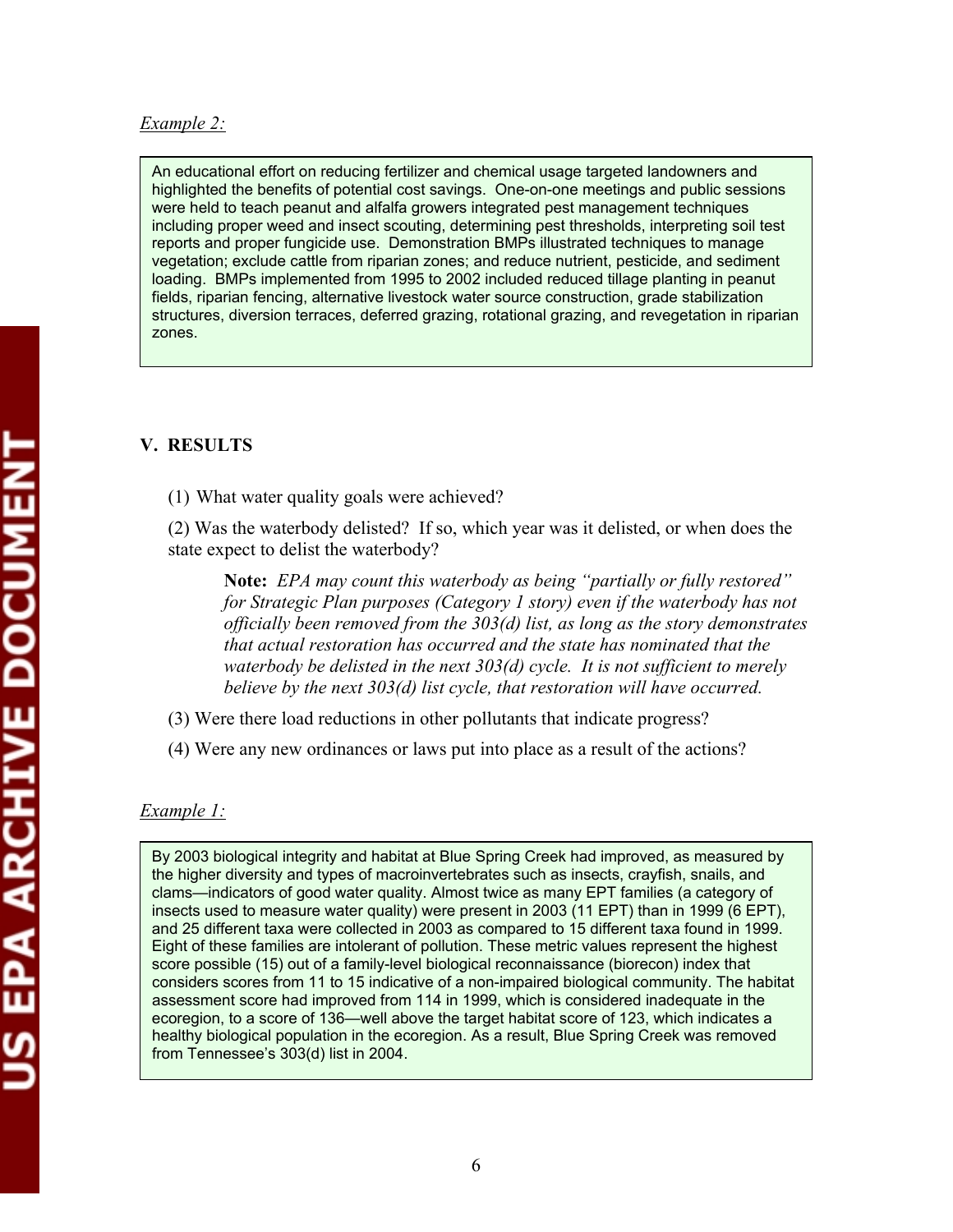The Bass Lake restoration project achieved TMDL targets by reducing the average phosphorus concentrations from 490 *µ*g/L to 10 *µ*g/L, and the lake will be removed from the state's 303(d) list in the next listing cycle. Farmers' participation in nutrient management planning should reduce nutrient delivery from cropped areas in the watershed even further.

The alum treatment dramatically reduced total phosphorus in Bass Lake. Without the high concentration of phosphorus to feed on, heavy blue-green algae blooms no longer cover the lake and water clarity continues to improve. Secchi disk readings have improved from less than 10 feet before the project to up to 20 feet during July 2004 after the alum treatment. No fish kills have been noted since the project, and the fish population appears healthy.

#### *Example 3:*

Between March and October of both 2003 and 2005, ADEM collected dissolved oxygen data at three sites on the impaired segment of the Flint River. The agency also collected continuous dissolved oxygen data at two of the sites during July 2005.

As shown in the following table, only two monthly measurements (4.6 mg/L and 4.97 mg/L) fell below the state minimum criterion of 5.0 mg/L for the public water supply and fish and wildlife designated water use classifications. Furthermore, none of the continuous dissolved oxygen measurements were below the minimum criterion.

ADEM's assessment methodology stipulates that conventional water quality parameters, including dissolved oxygen, may not exceed water quality standards more than 10 percent of the time in waterbodies designated as public water supply and fish and wildlife resources. The data demonstrate that this 28-mile segment of the river now meets this requirement. As a result, ADEM has proposed that the segment be removed from the state's 2006 303(d) list of impaired waters. The next scheduled monitoring year for the segment is 2008.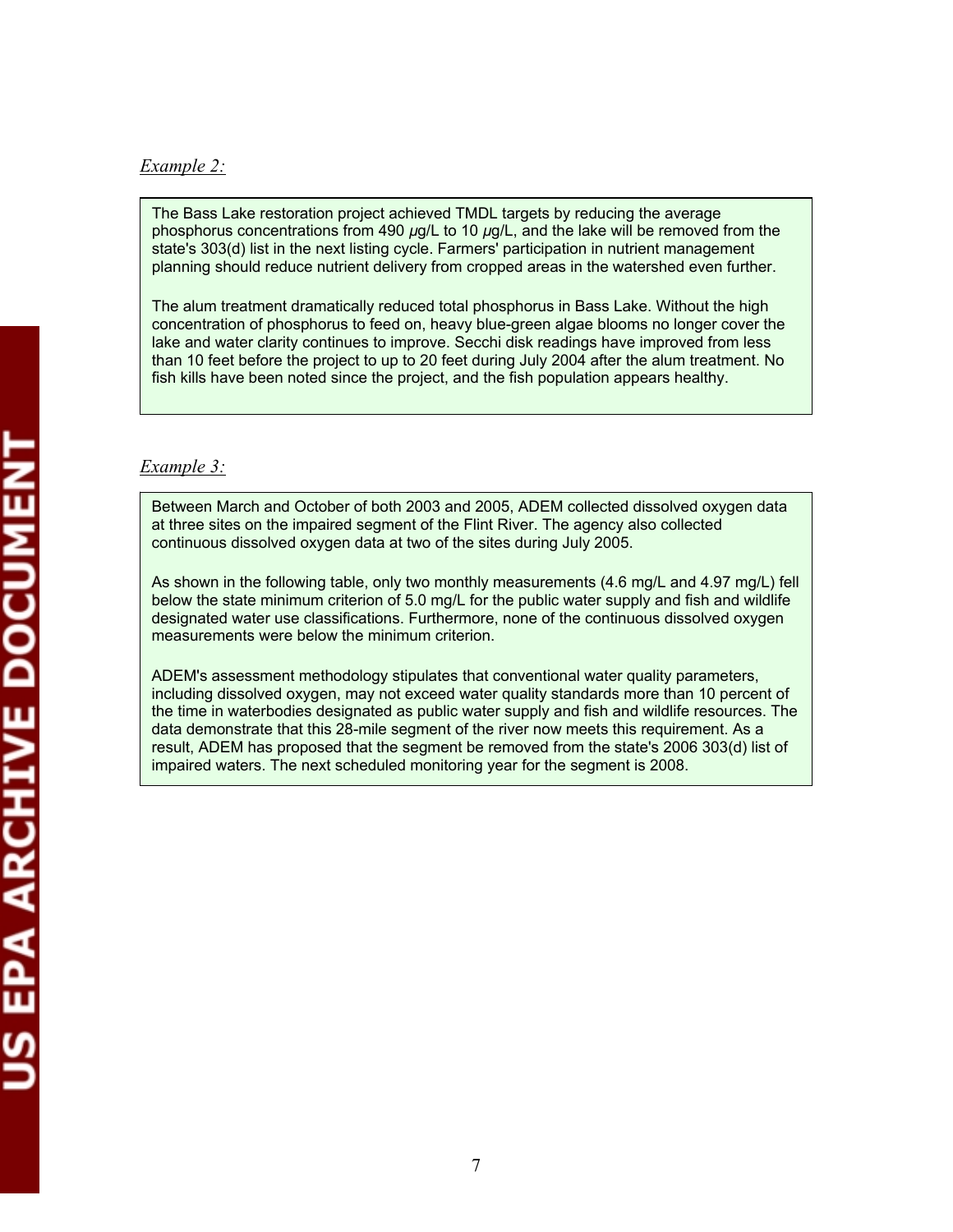# <span id="page-8-0"></span>*Example 4:*

The accompanying table compares key Whetstone Brook biomonitoring results with Class B water guidelines. Data highlighted in bold indicate the waterbody's failure to meet aquatic life support biocriteria for Vermont Class B waters. These data led to Whetstone Brook being added to Vermont's 303(d) list in 1998.

The monitoring team reassessed the segment in 2002 and found significant biological improvement. However, before 2004 (when Vermont revised its listing methodology for impaired waters), a waterbody could not be removed from the state's impaired list until 2 years of biological monitoring data showed compliance with water quality standards. Such compliance was confirmed in 2003. The EPT richness, BI values, and other biological indicators for both years remained well within the Class B guideline. In addition, the team found no evidence of oil sheens either year.

Because of these findings, VT DEC concluded that oil/grease no longer impaired Whetstone Brook's aesthetic and aquatic life uses. As a result, Vermont removed the waterbody from its 303(d) list in 2004. Whetstone Brook is scheduled to be monitored again in 2008.

# **VI. PARTNERS and FUNDING**

(1) List specific partners who contributed to the improvements in the waterbody.

(2) List specific amounts of section 319 dollars dedicated to the project (mention total amount over the lifetime of the project).

(3) What did the section 319 dollars support?

(4) If section 319 grant money was not used for the project, please describe the involvement in this project by any staff member who works in the states' nonpoint source program, if applicable. Additionally, was the project patterned after any other projects that have been funded by section 319? The objective here is to try and link 319 program elements to the success of the project.

(5) Identify other matching sources of funding (e.g., state agricultural funds, USDA/EQIP, SRF, and local/private if such information is available).

(6) Please provide GRTS numbers (9 digit grant number) if applicable. GRTS numbers are for internal tracking purposes only and will not be included in the story. If the Region or State is unable to provide this information, HQ will attempt to match up project with GRTS numbers. In this case, please provide project name.

(7) BONUS question: What Congressional District does the waterbody reside in? This is for the purposes of tailored mailings to congressional members, which are frequently requested by Office of Water management or by the Office of Congressional and International Relations (OCIR). If the state cannot provide this information, Headquarters staff will attempt to determine the District number.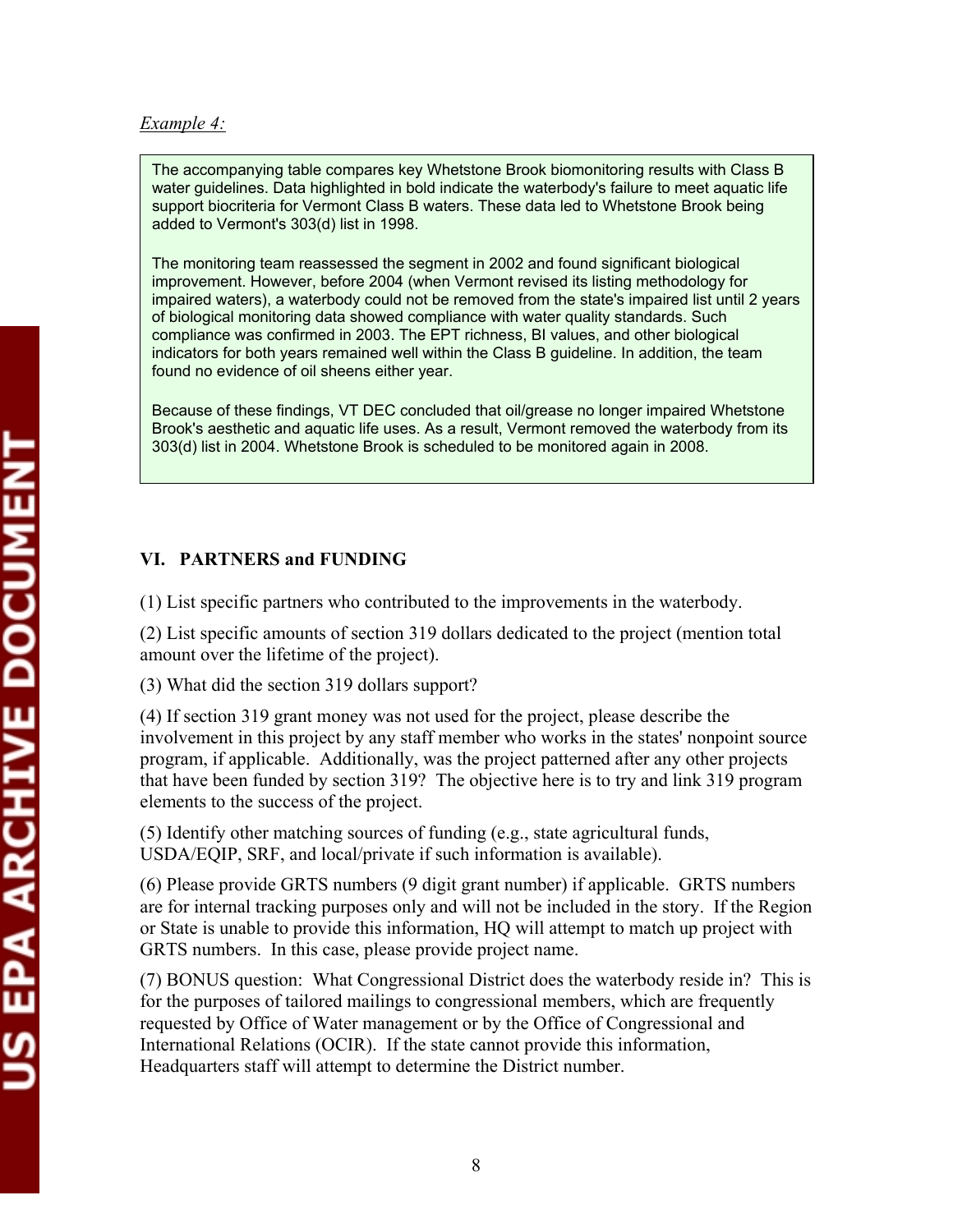# *Example 1:*

The cooperation of 28 members of the LVWCC, representing local, state, and federal agencies, local environmental groups, businesses, and interested citizens, was essential in the creation of a comprehensive management plan for the Las Vegas Wash. Volunteers also played an important role in the project, providing the needed labor for wetland and riparian plantings and invasive vegetation removal. The overall cost to implement the CAMP is projected to be approximately \$127 million through 2013.

As of 2006, \$33 million has been spent on CAMP implementation. Approximately \$600,000 of section 319 funds was used to support construction of erosion control structures, bank revegetation, and public outreach efforts. Participating agencies contributed \$1.8 million during the 2005–2006 fiscal year.

#### *Example 2:*

Partners involved in the effort were North Carolina Division of Water Quality, Soil and Water Conservation Districts, North Carolina Division of Soil and Water Conservation, North Carolina Cooperative Extension, U.S. Department of Agriculture's Natural Resources Conservation Service, North Carolina Department of Agriculture, North Carolina Farm Bureau, North Carolina State University, and agricultural community and commodity groups. The North Carolina Environment Management Commission brought together stakeholder groups of affected parties and provided the participants with a chance to express differing viewpoints. Stakeholders involved in the process included environmental groups, municipalities, developers, businesses, and the public. The North Carolina Agriculture Cost Share Program, administered by the Division of Soil and Water Conservation (DSWC), contributed \$12.5 million between 1992 and 2003. Another DSWC-administered program, the federal Conservation Reserve Enhancement Program, has obligated approximately \$33.1 million in the Tar-Pamlico River Basin since 1998. Between 1995 and 2003, approximately \$2.67 million in Clean Water Act section 319 expenditures supported a variety of nonpoint source projects in the Tar-Pamlico Basin, including BMP demonstration and implementation, technical assistance and education, GIS mapping, development and dissemination of accounting tools, and monitoring. As part of the Phase I Agreement, the area's Point Source Association both contributed funds and acquired a section 104(b)(3) grant for agricultural BMP implementation. The combined total of their contributions was \$850,000 in nutrient-reducing BMPs in the basin.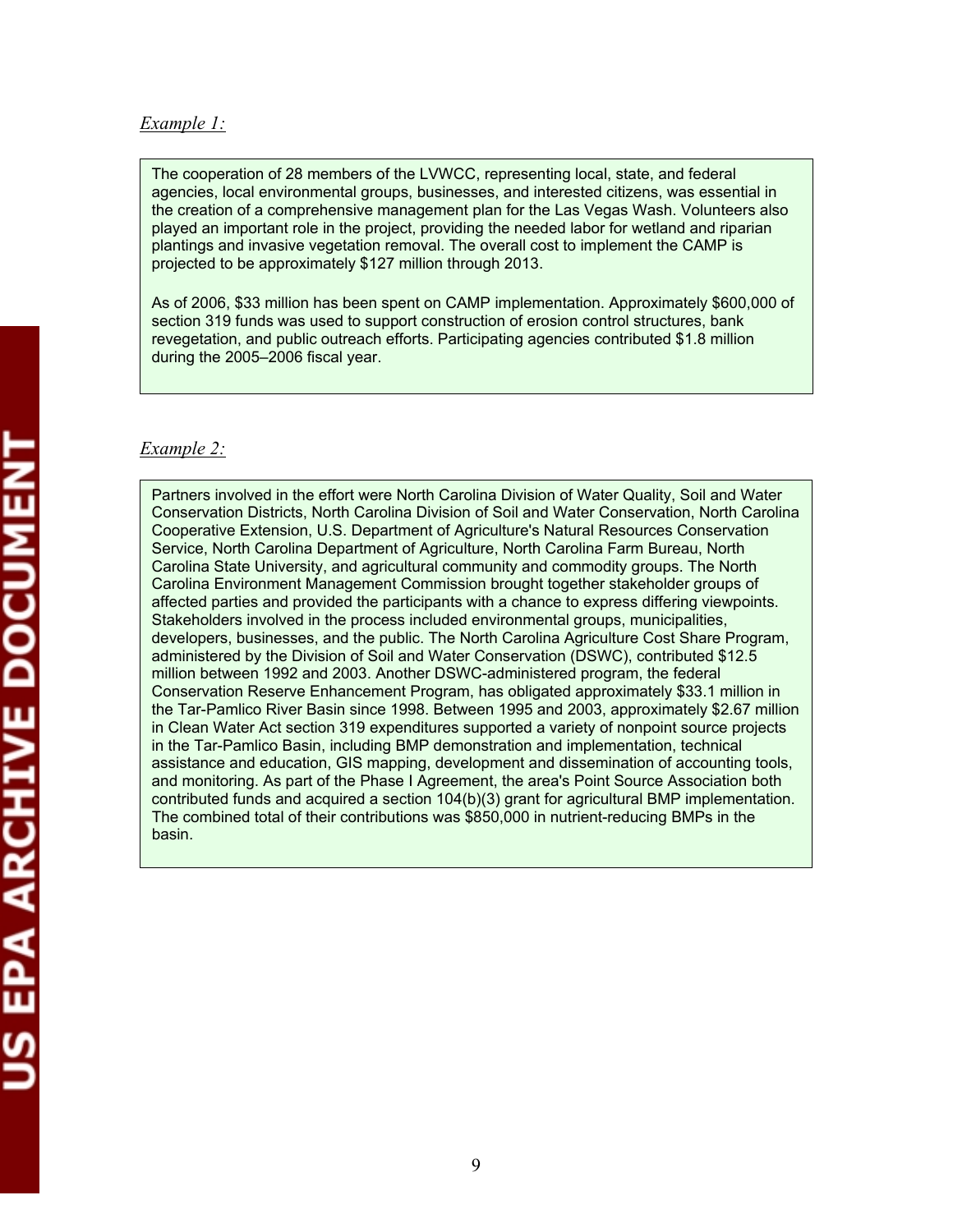#### <span id="page-10-0"></span>**Photos:**

Provide 1-2 photos of BMPs that illustrate the project actions. Photos should be of a type that helps illustrate the problem and/or the solution. Please provide a brief caption that explains and provides the context of the illustration. Photos should be 300 dpi resolution when printed at 3" X 3". Occasionally, the contractor can utilize photos with less resolution, but if that is not possible, the story will have to be published without a photo.

#### *Example:*



**Weirs are low dams designed to reduce streambed erosion by flattening the slope of the channel and slowing flows. Many weirs are constructed of confined rock riprap, providing a somewhat natural look (left). Other structures are built with concrete, resulting in a more engineered look (right). Weirs, wetland restoration, and invasive vegetation removal helped reduce total suspended solids (TSS) concentrations in lower Las Vegas Wash and led to its removal from the Nevada 303(d) list in 2004.** 

# **Table/Graph/Chart:**

If data is provided that documents improvements in water quality, please label axes, indicate water quality target/endpoints, and provide brief caption that explains the data. Please attach graphs as separate files, if possible.

#### *Example 1:*

Chase Brook Biomonitoring Results

| Sampling site            | Date      | Assessment<br>rating | <b>EPT</b> | Density<br>(individuals/ $m^2$ ) | Individuals<br>from |
|--------------------------|-----------|----------------------|------------|----------------------------------|---------------------|
|                          |           |                      |            |                                  | Oligochaeta         |
|                          |           |                      |            |                                  | (%)                 |
| 1.2                      | 9/14/1993 | Fair                 | 15.0       | 357                              | 10.6                |
| 1.2                      | 9/20/1994 | Fair                 | 22.5       | 584                              | 23.8                |
| 1.2                      | 10/6/1998 | Fair                 | 19.0       | 493                              | 11.7                |
| 1.2                      | 9/18/2000 | Very good            | 19.0       | 673                              | 2.4                 |
| 1.2                      | 9/2/2002  | Good                 | 16.7       | 1253                             | 1.4                 |
| <b>Class B Guideline</b> |           |                      | $>16.0*$   | > 300                            | < 12.0              |

\* Vermont Class B Guideline for EPT was 18.0 until the state changed it to 16.0 in 2002.